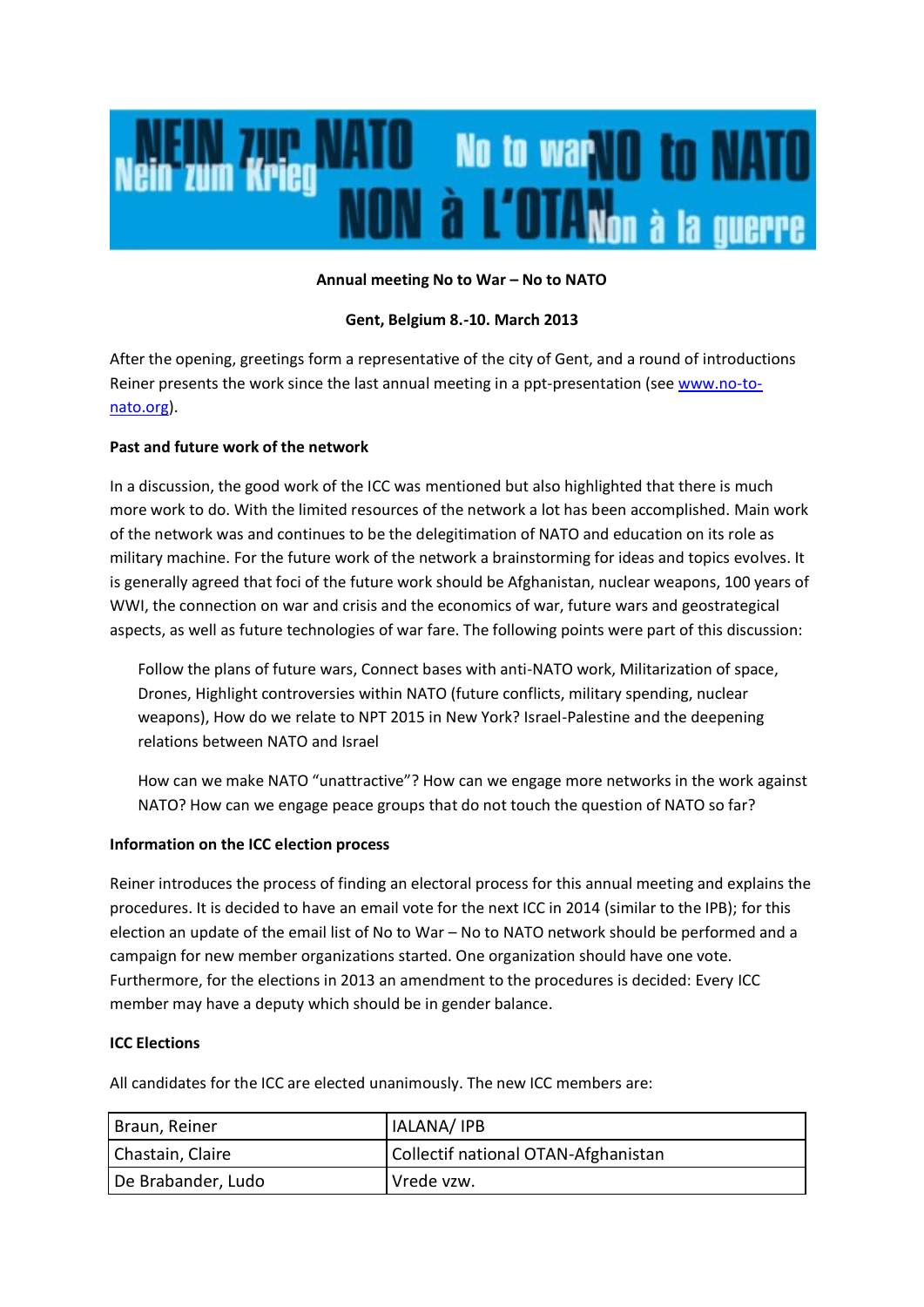| Gerson, Joseph          | American Friends Service Committee                                                           |
|-------------------------|----------------------------------------------------------------------------------------------|
| Gutierrez-Esparza, Luis | Latin American Circle of International Studies                                               |
| Karch, Kristine         | Women's Network No to War - No to NATO                                                       |
| Leblanc, Judith         | Peace Action                                                                                 |
| Lombardo, Joe           | <b>United National Antiwar Coalition</b>                                                     |
| Monserrat, Miguel       | Asamblea Permanente por los Derechos Humanos<br>(APDH)                                       |
| Ruiz, Cinthia           |                                                                                              |
| Norberg, Agneta         | <b>Swedish Peace Council</b>                                                                 |
| Pflüger, Tobias         | Information Centre Militarization (IMI)/ DFG-VK                                              |
| Salzenstein, Patrice /  | Mouvement de la Paix                                                                         |
| Gallas, Yves-Jean       |                                                                                              |
| Webb, Dave /            | Campaign for Nuclear Disarmament                                                             |
| Hudson, Kate            |                                                                                              |
| Wirl, Lucas             | International Network of Engineers and Scientists for<br><b>Global Responsibility (INES)</b> |
| Youlton, Michael        | Irish Antiwar Movement / Peace and Neutrality<br>Allicance                                   |
| Rattigan, Seamas        |                                                                                              |

The new ICC is being asked to release a press statement for the public.

# **Further decisions by the annual meeting**

In the following procedure the discussions of the weekend are being summarized (see ppt on [www.no-to-nato.org\)](http://www.no-to-nato.org/) and decided. Furthermore, it is agreed to

- Support our friends of Montenegro in their struggle against NATO where we can
- Our US colleagues should develop a short text on Chicago activists who were arrested during the summit, giving us sufficient information on the situation
- Have events at the WSF in Tunis and the NPT PrepCom in Geneva
- Prepare events for peace at the AlterSummit in Athens, June 6-7
- Have an Afghanistan Conference with Afghan community in Strasbourg in October
- Support the work of our Irish colleagues against the G8 Summit
- Start a process for an International conference on Drones and to connect national activities on an international level: colleagues in Ireland GB are being asked to check possibilities; Dave is being asked to take the lead for an info sheet on NATO and drones
- Support GDAMS, April 15: organize national actions, ICC is asked to prepare an information sheet to be spread throughout our networks
- Develop a fact sheet on NATO and North: Agneta is being asked to take the lead